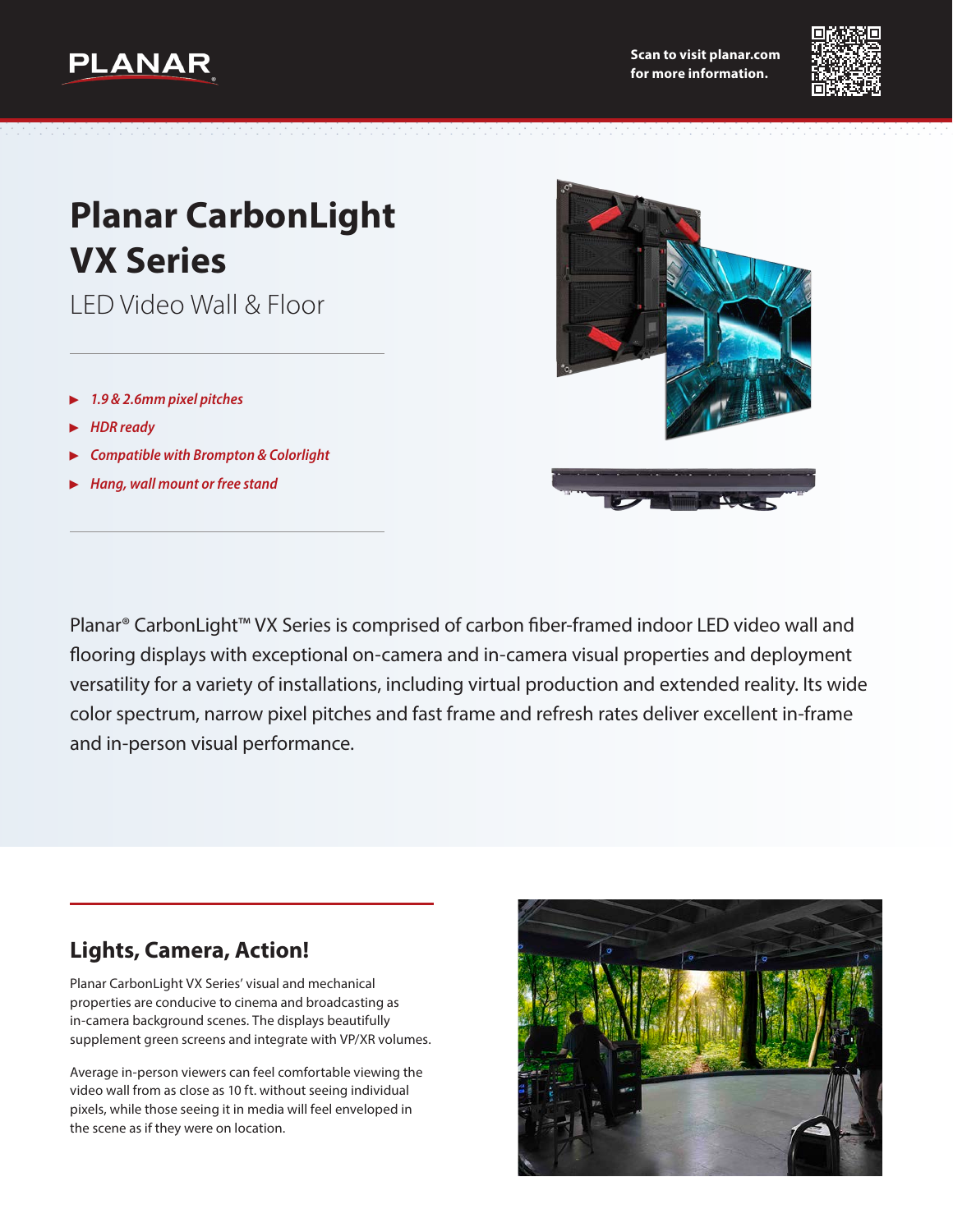

### **Wide Color Gamut HDR Ready**

The displays facilitate precise color adjustment to fine tune colors, correct dark scenes and enhance imagery with a larger percentage of the visible color spectrum. They support on-camera video applications requiring wider color gamut, including Rec. 709 and DCI-P3.



Displays are ready for High Dynamic Range content with support for both HDR10 and the less common HLG formats. They maximize the image quality of each pixel for brighter whites, darker blacks and more true-to-life colors.



### **Camera Ready**

Planar CarbonLight VX Series has advanced Genlock capabilities to ensure it can synchronize with a variety of cameras. It is compatible with each of the typical frame rates between 24Hz and 144Hz, and frame multiplication, virtually eliminating common video recording challenges.



### **Easy Access**

Individual LED cabinets can be removed and installed anywhere within the video wall or floor without disrupting the overall layout, while front-side, or top-side, service makes module extraction simple for maintenance.

### **Processing Prowess**

Planar CarbonLight CLI VX Series has the essential features broadcast and film production companies require for today's on-camera display needs. It is compatible with multiple video controller processing options from Brompton Technology® and Colorlight.

#### **Benefits and functions include:**

- *• Exceptionally Accurate Color*
- *• High Dynamic Range*
- *• Smooth Motion with Low Latency*
- *• Frame Remapping*
- *• Grayscale Trimming*



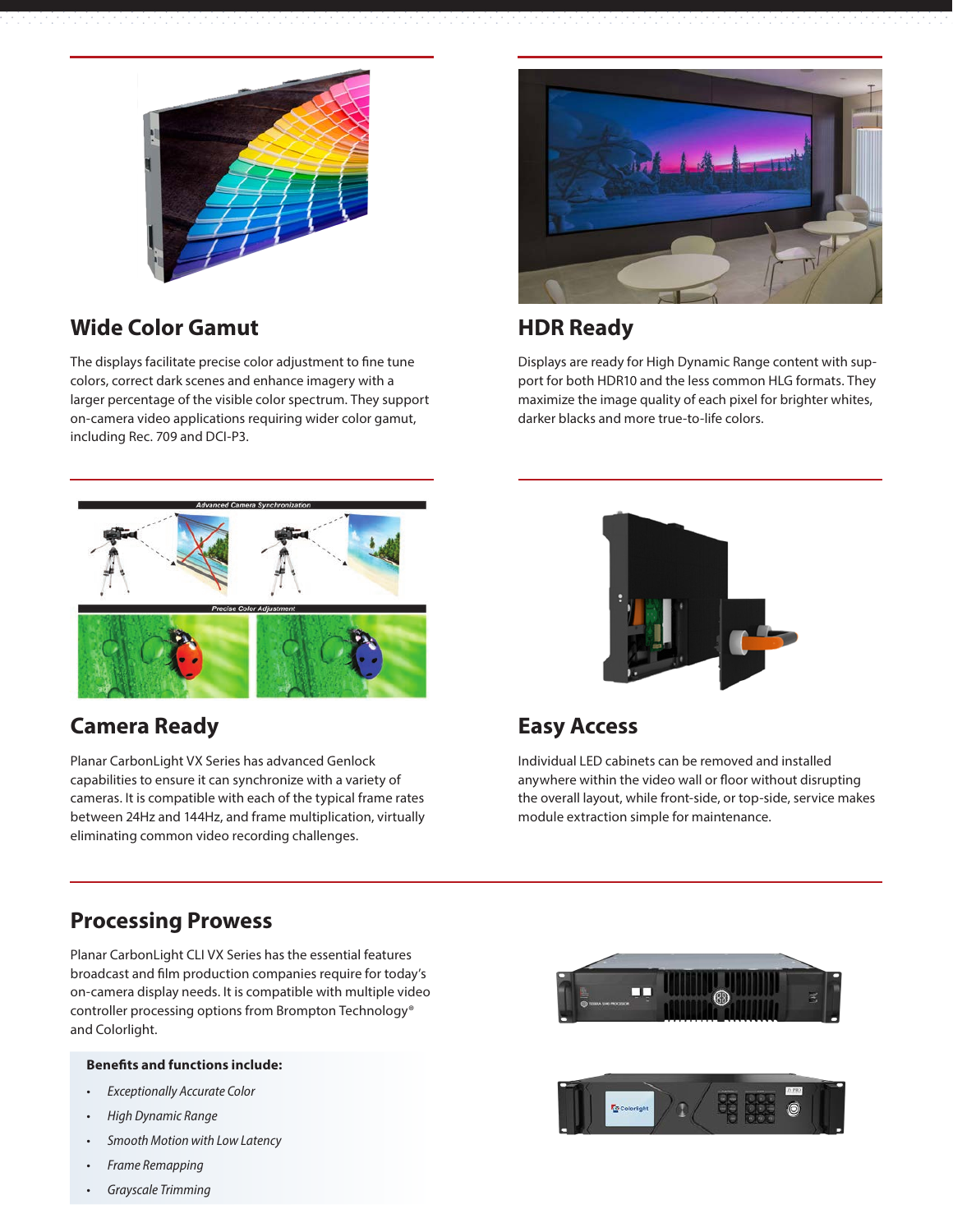

### **Planar CarbonLight CLI VX Series**

*Indoor LED Video Walls*

Planar® CarbonLight™ CLI VX Series features narrow 1.9 or 2.6mm pixel pitch, shortening the distance a camera needs to avoid moiré effect and other artifacts. The thin, carbon fiberframed 500x500mm displays can be hung, wall mounted or free stand. They have beveled edges to support 90° corners and can facet for curved walls.

Planar CarbonLight bracketry enables quick assembly and teardown for fast-paced applications.



### **Planar CarbonLight CLF VX Series**

### *Indoor LED Flooring*

Planar® CarbonLight™ CLF VX Series features 2.6mm pixel pitch, one of the finest in the industry for an LED floor. The square (500x500mm), thin, flooring panels feature carbon fiber frames, making them lightweight. They sit on ground rails, and have layered wear-proof masking that can support up to 1,102lbs per display, facilitating heavy loads. This is particularly valuable for production studios that may need set change flexibility and heavy props.

### **Planar Studios**

Planar CarbonLight VX Series LED video walls and floor are the cornerstones of the Planar Studios initiative, an effort to accelerate Virtual Production and Extended Reality (VP+XR) capabilities and make them more accessible, streamlined and repeatable. Planar Studios empowers visual storytellers to bring their creative visions to life with key technology partnerships, dedicated expert teams, and advanced on-camera display solutions.

Planar Studios is aligned with top creative and technical experts in VP+XR specializing in areas that include motion tracking, digital production and imaginative visual storytelling. These collaborative partnerships integrate the products, organizations and people that creative producers need to create realistic, on-screen content in today's VP+XR settings.

#### **Applications:**

- *• Virtual Production*
- *• XR Stages & Studios*
- *• Live Events*
- *• Broadcasting*
- *• Corporate*
- *• Education & Training*